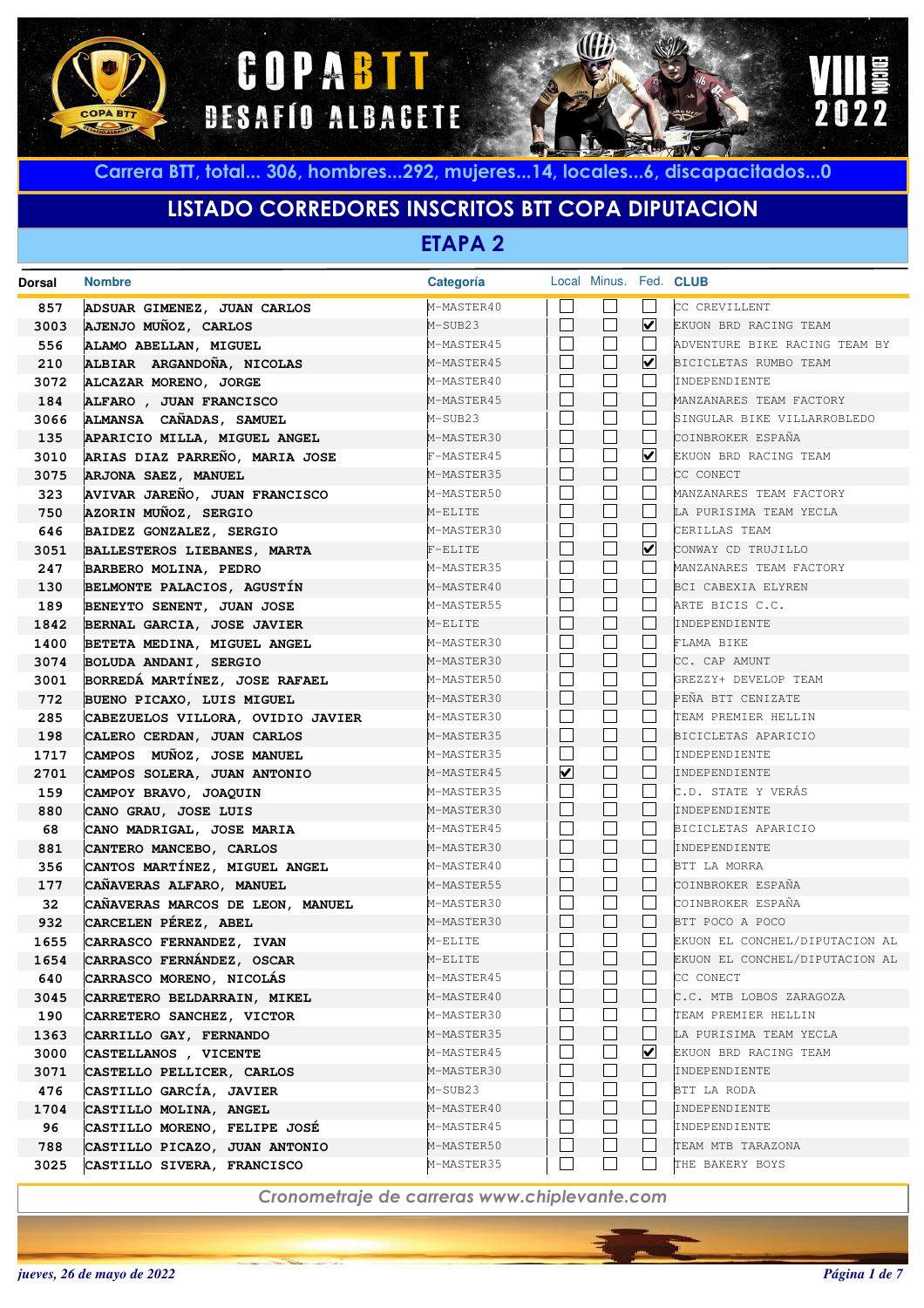





## **LISTADO CORREDORES INSCRITOS BTT COPA DIPUTACION**

**ETAPA 2**

| Dorsal | <b>Nombre</b>                      | Categoría     |   | Local Minus. Fed. CLUB |                         |                                |
|--------|------------------------------------|---------------|---|------------------------|-------------------------|--------------------------------|
| 3033   | CATALA SOLIVERES, FRANCISCO CARLOS | M-MASTER45    |   |                        |                         | CRONO BIKE ALTEA               |
| 3069   | CATALA USERO, JORGE                | M-MASTER40    |   | $\mathbf{L}$           | L                       | C.C DENIA                      |
| 3052   | COMINO FUENTES, DAVID              | M-ELITE       |   | $\Box$                 | ☑                       | CONWAY CD TRUJILLO             |
| 3019   | CONTRERAS ZARAGOZA, EDGAR          | M-MASTER35    |   |                        |                         | 3HCYCLES, G.C                  |
| 51     | CORCOLES RUIZ, MIGUEL ANGEL        | M-ELITE       |   | Н                      |                         | MANZANARES TEAM FACTORY        |
| 836    | CORRECHER MORAL, IÑAKI             | M-MASTER40    |   | $\mathbf{L}$           | L.                      | CC CONECT                      |
| 3058   | COY MUÑOZ, JESUS                   | M-MASTER30    |   | $\Box$                 | $\mathbf{I}$            | INDEPENDIENTE                  |
| 345    | CUENCA PLAZA, CARLOS               | M-MASTER50    |   | $\mathbf{L}$           | $\overline{\mathbf{v}}$ | A.PEÑA BTT LOS TORTUGAS FASTER |
| 629    | CUESTA ESCRIBANO, LORENZO          | M-MASTER30    | ☑ | $\Box$                 | $\mathbf{I}$            | C.C. VALDEGANGA PLATO GRANDE   |
| 3057   | CUESTA GARCIA, ALBERTO             | M-MASTER35    |   | $\mathbf{L}$           |                         | INDEPENDIENTE                  |
| 137    | DASI ROCAFULL, JOSÉ VICENTE        | M-MASTER40    |   | $\Box$                 |                         | BICICLETAS APARICIO            |
| 3036   | EGEA HERNANDEZ, JORGE              | M-MASTER45    |   | $\mathbf{L}$           | L                       | INDEPENDIENTE                  |
| 112    | ESCOBAR MARIN, MARIANO             | M-MASTER PLUS |   | $\Box$                 | ☑                       | BICICLETAS RUMBO TEAM          |
| 83     | ESCRIBANO BELMONTE, CHEMA          | M-MASTER35    |   | $\mathbf{L}$           |                         | ARTE BICIS C.C.                |
| 279    | ESCRIBANO VALERO, JUAN             | M-MASTER45    |   | $\Box$                 |                         | BICICLETAS EL HELLINERO ACECHO |
| 350    | ESPARCIA GARRIDO, JUAN PABLO       | M-MASTER30    |   | $\mathbf{L}$           |                         | CICLOAVENTURA                  |
| 3078   | ESPIN BERNABE, MIGUEL              | M-MASTER30    |   | $\Box$                 |                         | INDEPENDIENTE                  |
| 3032   | ESTEVE SAIZ, GABRIEL               | M-MASTER30    |   | $\mathbf{L}$           |                         | CC ONBIKE                      |
| 3026   | ESTEVE SAIZ, IVAN                  | M-ELITE       |   | $\Box$                 | L                       | ONTEAM22                       |
| 3061   | ESTÉVEZ COLMENERO, FRANCISCO       | M-MASTER45    |   | $\mathbf{L}$           | L.                      | IMECA CYCLING TEAM             |
| 1420   | FALOMIR TORREGROSA, MERITXELL      | F-MASTER30    |   | Н                      | L                       | LA PURISIMA TEAM YECLA         |
| 3053   | FELIPE DAVILA, MARIA ISABEL        | F-MASTER35    |   |                        | ☑                       | CONWAY CD TRUJILLO             |
| 3082   | FELIPE GUEROLA, ANDRES             | M-MASTER40    |   | $\Box$                 |                         | INDEPENDIENTE                  |
| 3063   | FERNÁNDEZ GRANDE, VICTOR MANUEL    | M-MASTER30    |   |                        |                         | INDEPENDIENTE                  |
| 1797   | FERNANDEZ JUNCOS, RAUL             | M-ELITE       |   | Н                      | L                       | PENA BTT CENIZATE              |
| 3080   | FERRE BENEYTO, CELESTINO           | M-MASTER45    |   | L                      |                         | C.C. BANYERES DE MARIOLA       |
| 3016   | FERRERO VALDES, JULIAN             | M-MASTER30    |   | Н                      |                         | GOBIK FACTORY TEAM             |
| 3013   | FERRIS FERRIS, ANGEL               | M-MASTER50    |   | L                      |                         | CRONOBIKE ALTEA                |
| 1500   | FERRIZ MICO, JOSÉ ANTONIO          | M-MASTER50    |   | Н                      |                         | VILLENA BIKE TEAM              |
| 31     | FLORES CORCOLES, ALBERTO           | M-MASTER35    |   |                        |                         | ARTE BICIS C.C.                |
| 591    | FLORES ESCUDERO, ANDRÉS            | M-MASTER45    |   | Н                      |                         | INDEPENDIENTE                  |
| 819    | FRANCH SÁNCHEZ, JORGE              | M-MASTER50    |   |                        |                         | INDEPENDIENTE                  |
| 1742   | FUENTES SÁNCHEZ, FRANCISCO ANTONIO | M-ELITE       |   | $\mathsf{L}$           |                         | INDEPENDIENTE                  |
| 696    | GABALDÓN LERMA, JOSÉ JULIÁN        | M-MASTER50    |   |                        |                         | EQUIPO DEPORTIVO NUTRIOBELIX   |
| 3035   | GARBAYO VICENTE, RUBÉN DEMETRIO    | M-MASTER30    |   |                        |                         | FASTER WEAR TEAM, CD           |
| 59     | GARCÍA MÁRQUEZ, ADRIÁN             | M-ELITE       |   | L                      |                         | ARTE BICIS C.C.                |
| 1258   | GARCIA ABELLAN, AURELIO            | M-MASTER45    |   |                        |                         | EKUON EL CONCHEL/DIPUTACION AL |
| 209    | GARCIA ATIENZA, JUAN ÁNGEL         | M-MASTER50    |   |                        |                         | FERROICE-CONTRALLANO BTT       |
| 3007   | GARCIA AUÑON, GABRIEL              | M-ELITE       |   | $\mathsf{L}$           |                         | GOBIK CC                       |
| 773    | GARCÍA CABAÑERO, OSCAR             | M-MASTER30    |   |                        |                         | PEÑA BTT CENIZATE              |
| 79     | GARCIA DELICADO, ENRIQUE           | M-MASTER40    |   | ⊔                      |                         | CLUB CICLISTA BONETE           |
| 1796   | GARCÍA ESCAMILLA, DAVID            | M-ELITE       |   |                        |                         | PEÑA BTT CENIZATE              |
| 188    | GARCIA GALLEGO, ERNESTO            | M-MASTER40    |   | $\Box$                 |                         | <b>BICIALMUERZO</b>            |
| 220    | GARCÍA GARCÍA, CARLOS              | M-MASTER40    |   |                        | ⊻                       | A.PEÑA BTT LOS TORTUGAS FASTER |
| 1034   | GARCÍA JIMÉNEZ, MIGUEL ÁNGEL       | M-MASTER45    |   | Н                      |                         | LA MANCHUELA EXTREMA           |
| 238    | GARCIA LEON, ANGEL                 | M-MASTER PLUS |   |                        |                         | PERNALES                       |
| 3065   | GARCÍA LÓPEZ, CARLOS               | M-ELITE       |   | $\Box$                 |                         | CULTBIKES TEAM                 |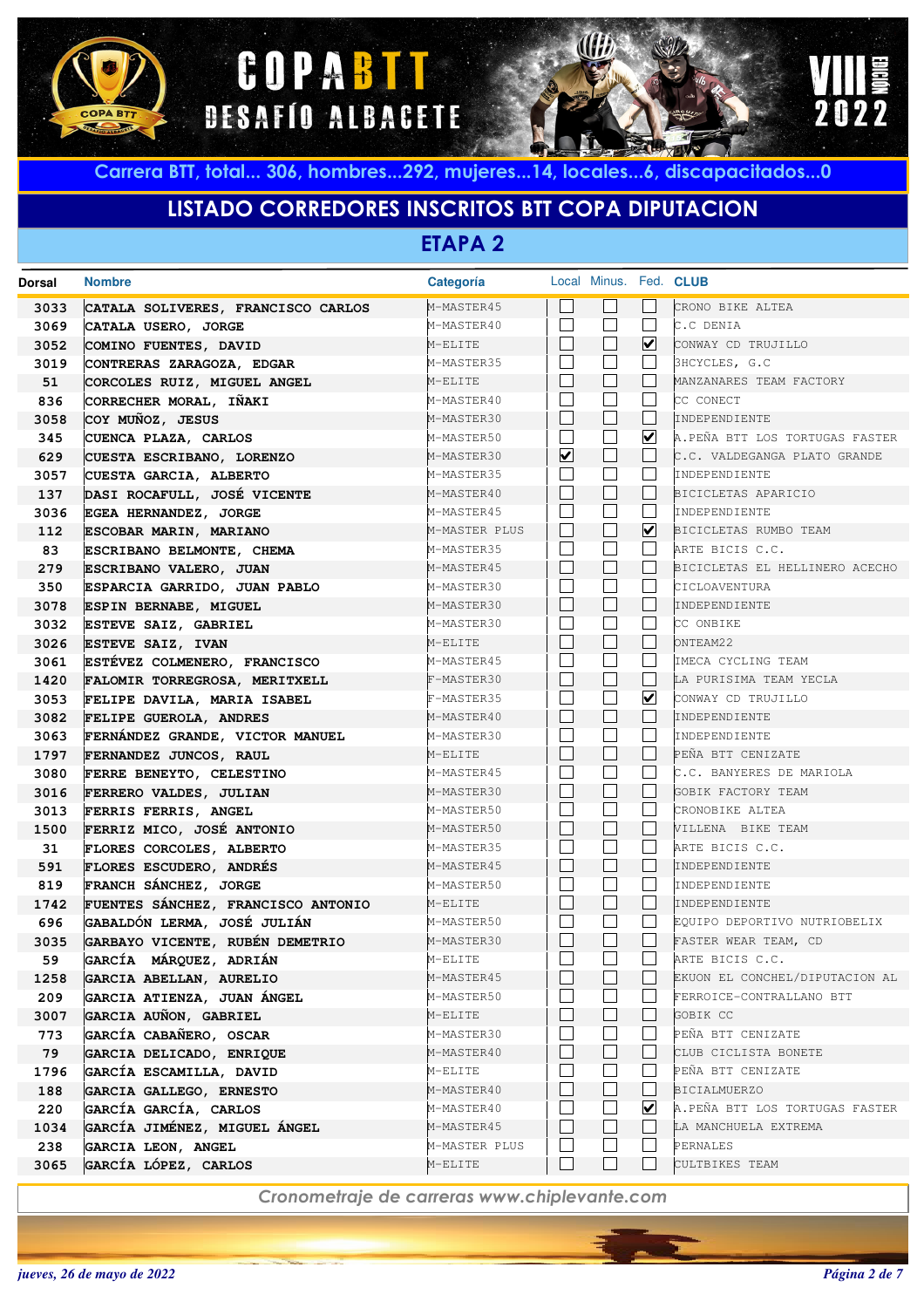





# **LISTADO CORREDORES INSCRITOS BTT COPA DIPUTACION**

**ETAPA 2**

| <b>Dorsal</b> | <b>Nombre</b>                                       | Categoría                   | Local Minus. Fed. CLUB |                         |                                      |
|---------------|-----------------------------------------------------|-----------------------------|------------------------|-------------------------|--------------------------------------|
| 77            | GARCÍA LÓPEZ, MANUEL                                | M-MASTER35                  |                        |                         | CLUB CICLISTA BONETE                 |
| 804           | GARCÍA MARCOS DE LEÓN, DAVID                        | M-JUN                       | $\Box$                 | L                       | TEAM PREMIER HELLIN                  |
| 1189          | GARCIA NAVARRO, ALEJANDRO                           | M-ELITE                     | $\Box$                 |                         | C.C. KMO ELCHE DE LA SIERRA          |
| 37            | GARCÍA NAVARRO, JOSÉ IGNACIO                        | M-MASTER45                  | П                      | L                       | TEAM PREMIER HELLIN                  |
| 1436          | GARCIA NAVARRO, MARCOS                              | M-SUB23                     |                        |                         | MANZANARES TEAM FACTORY              |
| 1446          | GARCIA NAVARRO, SERGIO                              | M-MASTER30                  | $\Box$                 | L                       | PEÑA BTT CENIZATE                    |
| 3093          | GARCIA NOGALES, ALBERTO                             | M-MASTER45                  |                        |                         | INDEPENDIENTE                        |
| 3020          | GARCIA PEREZ, LUZ MARIA                             | F-MASTER45                  | П                      | L                       | INDEPENDIENTE                        |
| 1393          | GARCIA PLAZA, FRANCISCO JAVIER                      | M-MASTER30                  |                        |                         | INDEPENDIENTE                        |
| 95            | GARCIA TORRES, JOSE RAMON                           | M-MASTER50                  | П                      | L                       | BICICLETAS APARICIO                  |
| 29            | GARCÍA VALIENTE, VICTOR                             | M-MASTER40                  | L                      |                         | MTB MADRIGUERAS                      |
| 553           | GARIJO GONZÁLEZ, JAIME                              | M-ELITE                     | $\Box$                 | L                       | ADENTEC                              |
| 58            | GARIJO MARTINEZ, MANUEL                             | M-MASTER45                  |                        | $\overline{\mathbf{v}}$ | BICICLETAS RUMBO TEAM                |
| 3048          | GARIJO YUSTE, SAMUEL                                | M-ELITE                     | $\Box$                 | L                       | CCUTIEL                              |
| 3031          | GIL ALBERT, SERGIO                                  | M-SUB23                     | L                      |                         | ON BIKE CC                           |
| 656           | GIL CUENCA, JUAN JOSÉ                               | M-MASTER35                  | П                      | L                       | CLUB CICLISTA BONETE                 |
| 10            | GIL SÁNCHEZ, RAFAEL                                 | M-MASTER35                  | M                      | L.                      | DEPOR BIKE CLUB CICLISTA             |
| 3073          | GIMÉNEZ GIL, ANTONIO JOSÉ                           | M-MASTER40                  | П                      | L                       | INDEPENDIENTE                        |
| 538           | GIMÉNEZ NIETO, JESUS MANUEL                         | M-MASTER40                  |                        | $\overline{\mathbf{v}}$ | A.PEÑA BTT LOS TORTUGAS FASTER       |
| 3022          | GIRONA PERTUSA, AURELIO                             | M-MASTER55                  | П                      | L                       | RC PURAVIDA TEAM                     |
| 634           | GÓMEZ ALCARAZ, ALEJANDRO                            | M-ELITE                     | M                      |                         | CC CONECT                            |
| 450           | <b>GOMEZ ANDUJAR, SEBASTIAN</b>                     | M-MASTER30                  | П                      | L                       | BTT LOS DESPISTAOS                   |
| 3005          | GÓMEZ ARBUÉS, IBÁN                                  | M-MASTER50                  | $\Box$                 | $\sim$                  | GALLOSVLC                            |
| 6             | GÓMEZ CARPENA, JAVIER                               | M-MASTER40                  | П                      | L                       | TALLER DE BICICLETAS CARPENA         |
| 54            | GOMEZ DE LA CRUZ, MODESTO                           | M-MASTER30                  |                        | $\overline{\mathbf{v}}$ | BICICLETAS RUMBO TEAM                |
| 213           | GÓMEZ MARTÍNEZ, GUILLERMO                           | M-MASTER40                  | П                      | L                       | C.C. VALDEGANGA PLATO GRANDE         |
| 602           | GÓMEZ MARTÍNEZ, JOSÉ                                | M-MASTER40                  |                        |                         | BTT ALATOZ                           |
| 3059          | GÓMEZ MORA, JORGE                                   | M-ELITE                     | П                      | L                       | CULTBIKES TEAM                       |
| 1845          | GÓMEZ PÉREZ, RUBÉN                                  | M-SUB23                     | M<br>П                 |                         | ARTE BICIS C.C.                      |
| 3085          | GOMEZ SEGARRA, JOSE MARIA                           | M-MASTER40                  | $\Box$                 | L<br>L.                 | MANRUBIA LUNA TEAM                   |
| 275           | GONZÁLEZ CALVO, JOSÉ                                | M-MASTER PLUS<br>M-MASTER30 | $\Box$                 | L                       | BICICLETAS APARICIO<br>INDEPENDIENTE |
| 3089          | GONZALEZ FERNÁNDEZ, AVELINO                         | M-MASTER40                  |                        | $\overline{\mathbf{v}}$ | A.PEÑA BTT LOS TORTUGAS FASTER       |
| 539           | GONZÁLEZ FERNÁNDEZ, SANTI                           | M-ELITE                     | П                      | L                       | TEAM PREMIER HELLIN                  |
| 181<br>573    | GONZALEZ LOSADA, ADRIAN<br>GONZALEZ MOLINES, JAVIER | M-MASTER40                  |                        |                         | BICI CLUB FAURA                      |
| 682           | GONZALEZ PEREZ, DAVID                               | M-MASTER40                  | $\Box$                 |                         | COOLWEAR CYCLING TEAM                |
| 692           | GONZALEZ SANZ, JUAN                                 | M-SUB23                     |                        |                         | EKUON EL CONCHEL/DIPUTACION AL       |
| 409           | GONZALEZ SIMARRO, PACO                              | M-MASTER40                  |                        | ⊻                       | A.PEÑA BTT LOS TORTUGAS FASTER       |
| 395           | GRANDE TERCERO, ALVARO                              | M-SUB23                     |                        |                         | ARTE BICIS C.C.                      |
| 681           | GRAS SORIANO, JOSE LUIS                             | M-MASTER40                  | $\mathbf{I}$           |                         | COOLWEAR CYCLING TEAM                |
| 1331          | GUERRA ALCAZAR, DIEGO                               | M-MASTER40                  |                        |                         | INDEPENDIENTE                        |
| 19            | GUERRA ALCÁZAR, JUAN MANUEL                         | M-MASTER40                  | $\perp$                | L                       | <b>BIKE&amp;BEER</b>                 |
| 3009          | GUERRA MARTINEZ, JAVIER                             | M-MASTER45                  |                        | ☑                       | EKUON BRD RACING TEAM                |
| 74            | GUERRERO DEL RAMO, JOSE                             | M-MASTER30                  | $\perp$                | L                       | BICICLETAS EL HELLINERO ACECHO       |
| 3027          | HERNÁNDEZ HERNÁNDEZ, JOSÉ                           | M-MASTER30                  |                        |                         | ON TEAM                              |
| 840           | HERNÁNDEZ SIRVENT, JOSE                             | M-MASTER40                  | $\mathbf{I}$           |                         | INDEPENDIENTE                        |
| 1417          | HINOJO PÉREZ, JUAN JOSÉ                             | M-MASTER35                  | $\Box$                 |                         | LA CUINA TEAM                        |
|               |                                                     |                             |                        |                         |                                      |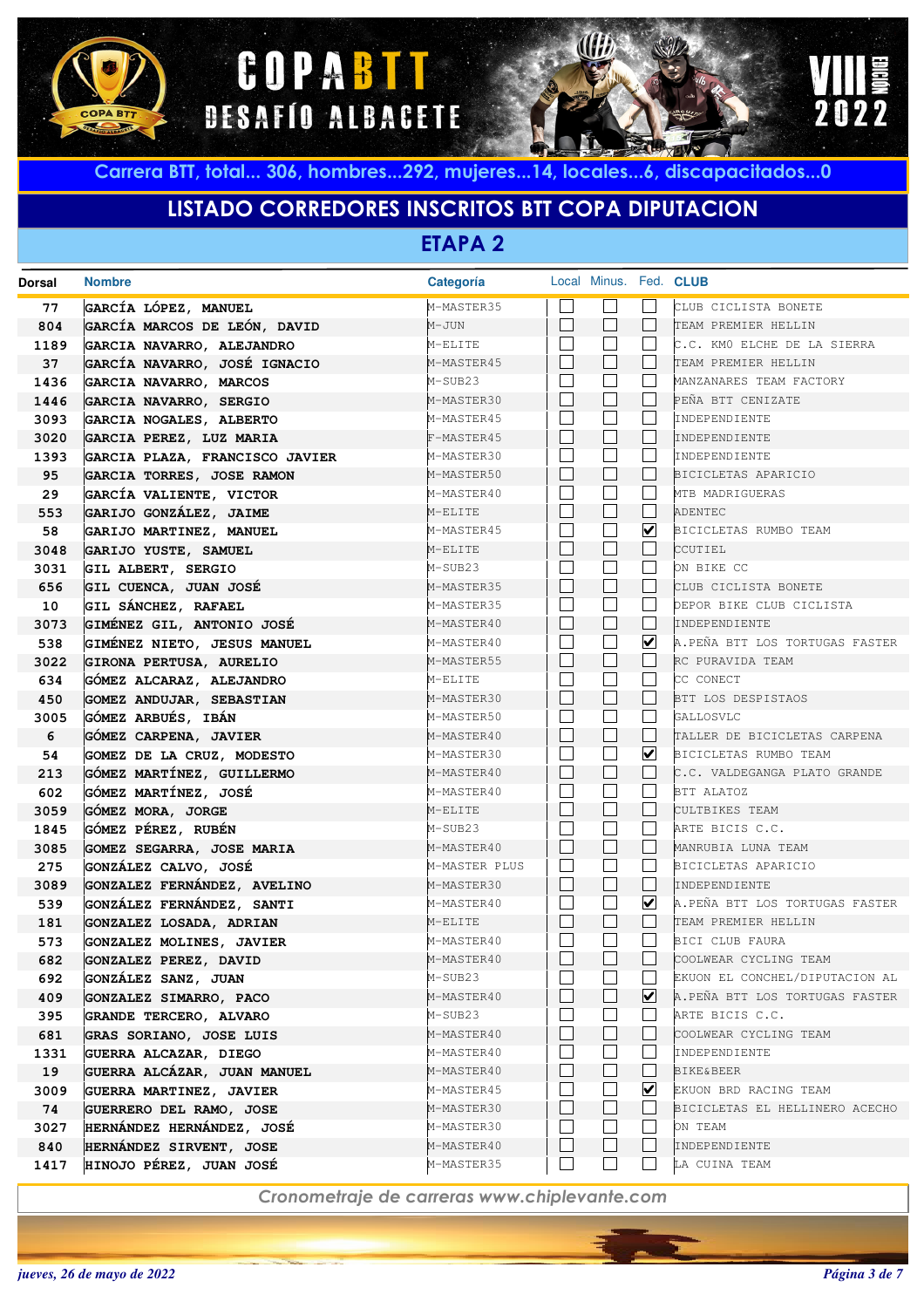





# **LISTADO CORREDORES INSCRITOS BTT COPA DIPUTACION**

**ETAPA 2**

| Dorsal | <b>Nombre</b>                      | Categoría     |                         |              | Local Minus. Fed. CLUB  |                                |
|--------|------------------------------------|---------------|-------------------------|--------------|-------------------------|--------------------------------|
| 3056   | HUERTA RUFINO, GONZALO             | M-MASTER30    |                         |              |                         | INDEPENDIENTE                  |
| 3034   | IBÁÑEZ LÓPEZ, JOSE                 | M-ELITE       |                         | $\mathbf{L}$ |                         | INDEPENDIENTE                  |
| 3062   | IRANZO HERNÁNDEZ, ÁLVARO           | M-MASTER30    | $\mathbf{L}$            | $\mathbf{L}$ |                         | IH SPORT&HEALTH                |
| 720    | IZQUIERDO PARDO, JAVIER            | M-ELITE       |                         |              |                         | HUMMI BIKES                    |
| 511    | JIMENEZ CORCOLES, AITOR            | M-ELITE       |                         | $\Box$       |                         | CC MAHORA                      |
| 21     | JIMÉNEZ CUENCA, JAVIER             | M-MASTER30    |                         |              |                         | MOTORBIKE MOYA & BICICLETAS MO |
| 1665   | JIMÉNEZ MORENO, JOSE LUIS          | M-MASTER40    |                         | $\Box$       |                         | FUNDACIÓN JOSÉ SABATER         |
| 36     | JIMENEZ ROMERO, PABLO              | M-ELITE       |                         |              |                         | DEPOR BIKE CLUB CICLISTA       |
| 174    | JIMÉNEZ TORNERO, HÉCTOR            | M-MASTER30    |                         | $\Box$       |                         | MTB MADRIGUERAS                |
| 1613   | JIMENEZ TRUJILLO, JAVIER           | M-JUN         |                         |              |                         | CD BTT CASAS DEL CERRO         |
| 1292   | JUAN CHORRO, FRANCISCO             | M-MASTER50    | $\Box$                  | $\Box$       |                         | INDEPENDIENTE                  |
| 3004   | LAORDEN ROLDAN, SANTIAGO           | M-MASTER45    |                         |              |                         | INDEPENDIENTE                  |
| 3028   | LINARES RUIZ, JUAN                 | M-MASTER35    |                         | $\Box$       |                         | INDEPENDIENTE                  |
| 3079   | LLINARES LÓPEZ, VICENT             | M-MASTER30    |                         |              |                         | <b>BEACH BIKERS</b>            |
| 3044   | LLOPIS FERNANDEZ, PABLO            | M-MASTER30    | $\overline{\mathbf{v}}$ | $\Box$       |                         | APPV                           |
| 731    | LÓPEZ SÁNCHEZ , JENIFER            | $F-ELITE$     |                         |              |                         | KENZA SPORT TEAM               |
| 839    | LOPEZ , JOSUE                      | M-MASTER40    | $\Box$                  | $\Box$       |                         | INDEPENDIENTE                  |
| 25     | LOPEZ ALARCON, JOSE BERNABE        | M-MASTER35    |                         | L.           |                         | MOTORBIKE MOYA & BICICLETAS MO |
| 3077   | LÓPEZ AZORÍN, GABRIEL              | M-MASTER45    | $\mathbf{L}$            | $\Box$       |                         | PAFGIO CYCLING TEAM            |
| 1649   | LOPEZ IZQUIERDO, VICENTE           | M-MASTER40    |                         |              |                         | ECOMOCION CARS                 |
| 697    | LOPEZ JIMÉNEZ, ANTONIO             | M-MASTER40    | $\mathbf{L}$            | $\Box$       |                         | EOUIPO DEPORTIVO NUTRIOBELIX   |
| 1170   | LÓPEZ LÓPEZ, JUAN JOSÉ             | M-MASTER45    |                         |              |                         | BTT LOS DESPISTAOS             |
| 1831   | LÓPEZ MARÍN, PEDRO                 | M-SUB23       |                         | $\Box$       |                         | TENERIFE BIKE POINT            |
| 3041   | LOPEZ MARTOS, FRANCISCO JAVIER     | M-MASTER45    |                         |              |                         | UNION CICLISTA BENIDORM        |
| 1394   | LÓPEZ MORENO, RAFAEL               | M-MASTER30    |                         | $\Box$       |                         | INDEPENDIENTE                  |
| 224    | LÓPEZ PALAZÓN, MIGUEL              | M-MASTER PLUS |                         | L.           | $\overline{\mathbf{v}}$ | BICICLETAS RUMBO TEAM          |
| 811    | LÓPEZ RODRIGUEZ, JOSÉ MANUEL       | M-MASTER PLUS | $\perp$                 | $\Box$       |                         | UC BENIDORM                    |
| 488    | LÓPEZ SÁNCHEZ, EMILIO              | M-ELITE       |                         |              |                         | CANTERO DE LETUR               |
| 60     | LORENZO CONTRERAS, JOSE MANUEL     | M-MASTER35    | $\Box$                  | Г            | $\boxed{\checkmark}$    | GOBIK RACE CLUB                |
| 3006   | LORENZO JIMÉNEZ, JOSÉ CARLOS       | M-MASTER30    |                         |              |                         | CERILLAS TEAM                  |
| 3011   | LOZANO SANCHEZ, ANTONIO            | M-MASTER30    | $\mathbf{L}$            | $\Box$       |                         | CC PUERTO LUMBRERAS            |
| 3092   | LUCAS MARTÍNEZ, FRANCISCO JOSÉ     | M-MASTER40    |                         |              |                         | DEPOR BIKE CLUB CICLISTA       |
| 749    | LUCAS PEREZ, DANIEL                | M-MASTER30    | $\Box$                  | $\Box$       |                         | LA PURISIMA TEAM YECLA         |
| 232    | MAÑAS MARÍN, MIGUEL ANGEL          | M-MASTER35    | $\vert \ \ \vert$       |              | ☑                       | A.PEÑA BTT LOS TORTUGAS FASTER |
| 132    | MARCO NAVARRO, VICENTE             | M-MASTER30    | $\Box$                  | L            |                         | ARTE BICIS C.C.                |
| 223    | MARIN SAEZ, JOSE CARLOS            | M-MASTER30    |                         |              |                         | ALBACETE CYCLING TEAM BTT      |
| 87     | MARTÍ VICENTE, GONZALO             | M-MASTER40    |                         |              |                         | GREZZY+ DEVELOP TEAM           |
| 3008   | MARTÍN DÍAZ, JORGE                 | M-ELITE       |                         |              |                         | CICLOS SABATER                 |
| 3091   | MARTINEZ BURGUI, RAÚL              | M-MASTER35    |                         |              |                         | INDEPENDIENTE                  |
| 3088   | MARTINEZ CASTILLO, JOSE RAFAEL     | M-MASTER40    |                         |              |                         | INDEPENDIENTE                  |
| 667    | MARTINEZ CORTES, JESUS             | M-ELITE       |                         | $\mathbf{L}$ |                         | CLUB CICLISTA LOS DESPERDIGAOS |
| 1720   | MARTINEZ FUENTES, FRANCISCO        | M-MASTER35    |                         |              |                         | INDEPENDIENTE                  |
| 214    | MARTINEZ HERNANDEZ, JUAN FRANCISCO | M-MASTER PLUS |                         | $\mathbf{L}$ |                         | ULEVEL TEAM                    |
| 154    | MARTÍNEZ IBÁÑEZ, JUAN MIGUEL       | M-MASTER45    |                         |              |                         | LA PURISIMA TEAM YECLA         |
| 155    | MARTINEZ JIMENES, JOSE             | M-MASTER50    | $\perp$                 | $\mathbf{L}$ |                         | BICICLETAS EL HELLINERO ACECHO |
| 363    | MARTÍNEZ LACALLE, LOLI             | F-MASTER30    |                         |              |                         | CICLOAVENTURA                  |
| 92     | MARTÍNEZ LINARES, JOSE LUIS        | M-MASTER55    |                         | ⊔            |                         | ULEVEL TEAM                    |
|        |                                    |               |                         |              |                         |                                |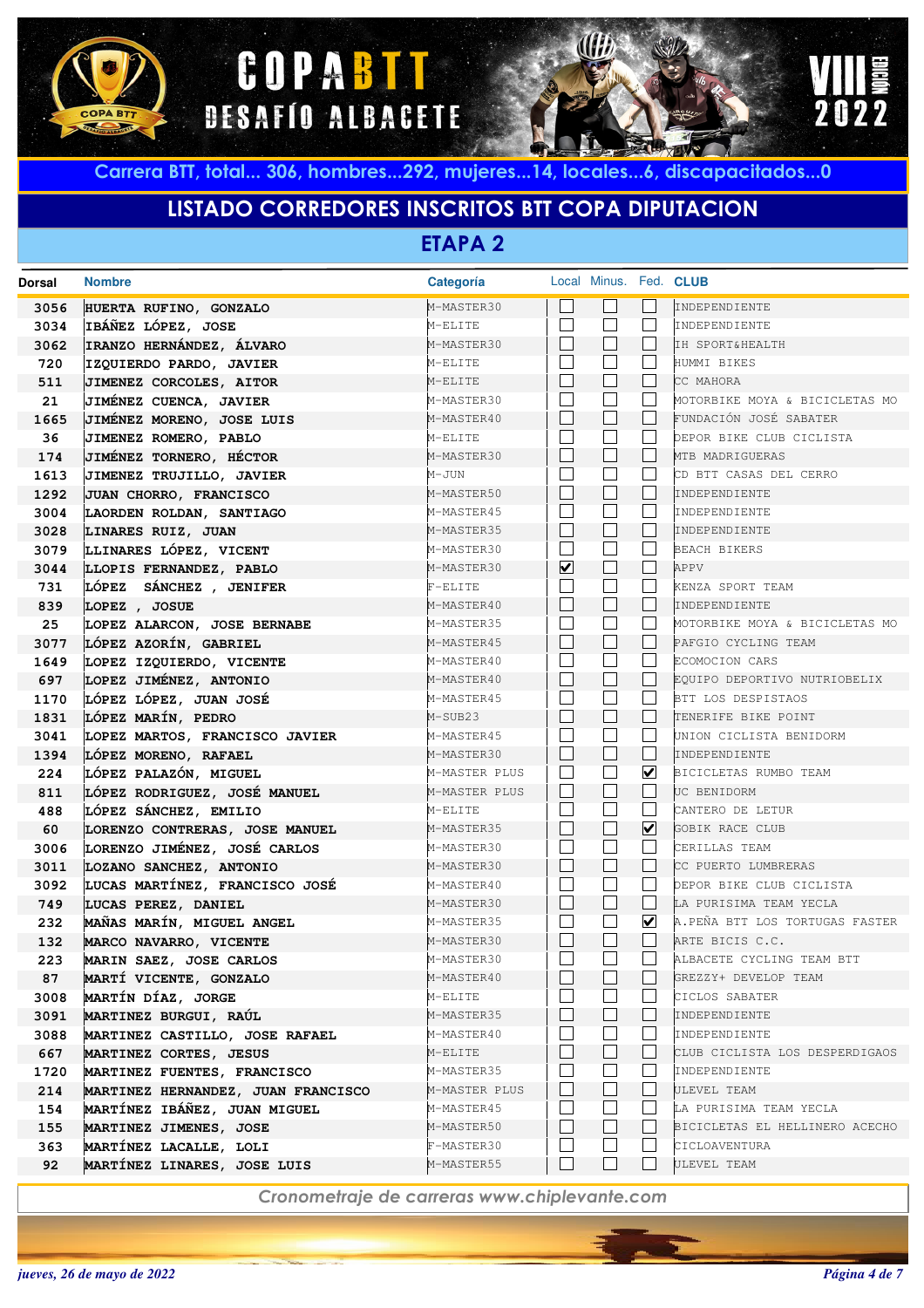





## **LISTADO CORREDORES INSCRITOS BTT COPA DIPUTACION**

**ETAPA 2**

| <b>Dorsal</b> | <b>Nombre</b>                                      | Categoría                |                          | Local Minus. Fed. CLUB |                             |                                                        |
|---------------|----------------------------------------------------|--------------------------|--------------------------|------------------------|-----------------------------|--------------------------------------------------------|
| 784           | MARTINEZ MARHUENDA, RAMON                          | M-MASTER30               |                          |                        |                             | SINGULAR BIKE VILLARROBLEDO                            |
| 1550          | MARTINEZ MARTINEZ, JUAN                            | M-MASTER45               |                          | $\blacksquare$         | ☑                           | BICICLETAS RUMBO TEAM                                  |
| 1788          | MARTINEZ MORENO, JORGE                             | M-ELITE                  | $\overline{\phantom{a}}$ |                        |                             | MTB MADRIGUERAS                                        |
| 270           | MARTINEZ PASTOR, GABRIEL                           | M-MASTER50               |                          |                        | $\overline{\mathbf{v}}$     | BICICLETAS RUMBO TEAM                                  |
| 1835          | MARTINEZ PASTOR, PEDRO ANTONIO                     | M-SUB23                  |                          |                        |                             | YOURBIKE ULB SPORT                                     |
| 99            | MARTINEZ PEDROSA, ÁNGEL                            | M-MASTER45               |                          |                        |                             | EKUON EL CONCHEL/DIPUTACION AL                         |
| 1758          | MARTÍNEZ PICAZO, JESÚS                             | M-SUB23                  |                          |                        |                             | INDEPENDIENTE                                          |
| 951           | MARTINEZ RODENAS, JUAN                             | M-MASTER40               |                          | $\blacksquare$         |                             | ECOMOCION CARS                                         |
| 3038          | MARTINEZ RODRIGUEZ, LUIS                           | M-MASTER50               |                          |                        |                             | INDEPENDIENTE                                          |
| 542           | MARTÍNEZ ROMERO, MARÍA LUISA                       | F-MASTER35               |                          | $\blacksquare$         | ☑                           | A.PEÑA BTT LOS TORTUGAS FASTER                         |
| 976           | MARTINEZ SAHUQUILLO, JAIME                         | M-MASTER30               |                          |                        | V                           | A.PEÑA BTT LOS TORTUGAS FASTER                         |
| 48            | MARTINEZ SAHUQUILLO, JESUS                         | M-MASTER30               |                          | $\blacksquare$         |                             | MANZANARES TEAM FACTORY                                |
| 1285          | MARTINEZ SÁNCHEZ, ANTONIO                          | M-ELITE                  |                          |                        |                             | CLUB MOUNTAIN NOROESTE                                 |
| 3030          | MARTINEZ SOTO, JOSE MANUEL                         | M-MASTER35               |                          | $\blacksquare$         |                             | THE BAKERY BOYS                                        |
| 964           | MARTÍNEZ TORRES, JAVIER                            | M-MASTER35               | $\vert \ \ \vert$        |                        |                             | GOBIK FACTORY TEAM                                     |
| 41            | MARTÍNEZ VILLAVERDE, ANTONIO                       | M-MASTER55               |                          | $\blacksquare$         |                             | EKUON EL CONCHEL/DIPUTACION AL                         |
| 3014          | MARTÍNEZ ZARAGOZI, MARIA ÁNGELES                   | F-MASTER50               | $\vert \ \ \vert$        |                        |                             | CRONOBIKE ALTEA                                        |
| 1669          | MEDINA SORIANO, ADRIÁN                             | M-MASTER35               |                          | $\blacksquare$         | ⊻                           | GOBIK RACE CLUB                                        |
| 207           | MENDOZA GARCIA, CARMEN MARIA                       | F-MASTER40               | $\blacktriangledown$     |                        | ⊻                           | EKUON BRD RACING TEAM                                  |
| 994           | MIGUEL CARPENA, TOMÁS                              | M-MASTER40               |                          | $\blacksquare$         | $\blacktriangledown$        | GOBIK RACE CLUB                                        |
| 178           | MILAN ARELLANO, AIDA                               | F-MASTER55               | $\overline{\phantom{a}}$ |                        | V                           | BICICLETAS RUMBO TEAM                                  |
| 3023          | MILLA OSUNA, ANTONIO                               | M-MASTER35               |                          | $\blacksquare$         |                             | THE BAKERY BOYS                                        |
| 544           | MÍNGUEZ ALMODÓVAR, RUBÉN                           | M-MASTER35               | $\blacksquare$           |                        | $\blacktriangledown$        | A.PEÑA BTT LOS TORTUGAS FASTER                         |
| 1261          | MOLINA DIAZ, MARI                                  | F-MASTER40               | $\overline{\mathbf{v}}$  | $\blacksquare$         |                             | EKUON EL CONCHEL/DIPUTACION AL                         |
| 266           | MOLINA MONTEAGUDO, TOMAS                           | M-MASTER35               | $\overline{\phantom{a}}$ |                        |                             | INDEPENDIENTE                                          |
| 1093          | MOLINA RODAS, PEDRO                                | M-MASTER50               |                          | $\blacksquare$         |                             | ADVENTURE BIKE RACING TEAM BY                          |
| 3070          | MOLIO ALEMANY, VICENT                              | M-MASTER30               | $\vert \ \ \vert$        |                        |                             | TRIASPORT                                              |
| 49            | MONSALVE MORCILLO, VICENTE                         | M-MASTER35               |                          | $\blacksquare$         |                             | EKUON EL CONCHEL/DIPUTACION AL                         |
| 1416          | MONTES HERNÁNDEZ, ALEX                             | M-SUB23                  |                          | $\blacksquare$         |                             | KENZA SPORT TEAM                                       |
| 763           | MORA MILLA, MIGUEL                                 | M-MASTER45               | $\vert \ \ \vert$        |                        |                             | MTB MADRIGUERAS                                        |
| 139           | MORA SIERRA, OSCAR DAVID                           | M-MASTER40<br>M-MASTER50 |                          | $\vert \ \ \vert$      |                             | EKUON EL CONCHEL/DIPUTACION AL<br>FASTER WEAR TEAM, CD |
| 701<br>3002   | MORENO CAMPOS, JUAN<br>MORENO MARTÍNEZ, JUAN TOMÁS | M-MASTER40               | $\vert \ \ \vert$        |                        |                             | ALBACETE CYCLING TEAM BTT                              |
| 479           | MORENO ORTEGA, JUAN FRANCISCO                      | M-MASTER50               |                          | $\blacksquare$         |                             | <b>BICI CLUB FAURA</b>                                 |
| $\mathbf{2}$  | MORENO VALERO, JUAN                                | M-MASTER50               |                          |                        |                             | LEMON TEAM                                             |
| 3067          | MOTOS GONZÁLEZ, JAVIER                             | M-MASTER30               |                          |                        |                             | INDEPENDIENTE                                          |
| 309           | MOYA LÓPEZ, JOSE LUIS                              | M-MASTER50               |                          |                        |                             | BICICLETAS APARICIO                                    |
| 1166          | MOYA JIMÉNEZ, MIGUEL ÁNGEL                         | M-MASTER40               |                          |                        |                             | BTT LA RODA                                            |
| 713           | MUÑOZ AZORIN, JOSE ANTONIO                         | M-MASTER30               |                          |                        | ⊻                           | GOBIK RACE CLUB                                        |
| 204           | MUÑOZ CALLEJA, FRANCISCO JOSÉ                      | M-MASTER50               |                          |                        | $\vert\mathbf{v}\vert$      | A.PEÑA BTT LOS TORTUGAS FASTER                         |
| 22            | MURCIA IÑIGUEZ, MIGUEL                             | M-MASTER30               |                          |                        |                             | FASTER WEAR TEAM, CD                                   |
| 486           | NAVALON AVILA, JOSE ANTONIO                        | M-MASTER40               |                          |                        |                             | ULEVEL TEAM                                            |
| 712           | NICOLÁS MUÑOZ, DAVID                               | M-MASTER35               |                          |                        | ⊻                           | GOBIK RACE CLUB                                        |
| 2700          | NUÑEZ CASAS, HECTOR                                | M-MASTER30               |                          |                        |                             | INDEPENDIENTE                                          |
| 554           | OCHANDO RODENAS, JAVIER                            | M-SUB23                  |                          |                        |                             | ADENTEC                                                |
| 3087          | ORENGA CEBRIÁN, RUBÉN                              | M-MASTER30               |                          |                        |                             | MANRUBIA LUNA TEAM                                     |
| 303           | ORTIZ MACIÁ, JOSE LUIS                             | M-MASTER40               |                          |                        | $\vert\bm{\mathsf{v}}\vert$ | A.PEÑA BTT LOS TORTUGAS FASTER                         |
|               |                                                    |                          |                          |                        |                             |                                                        |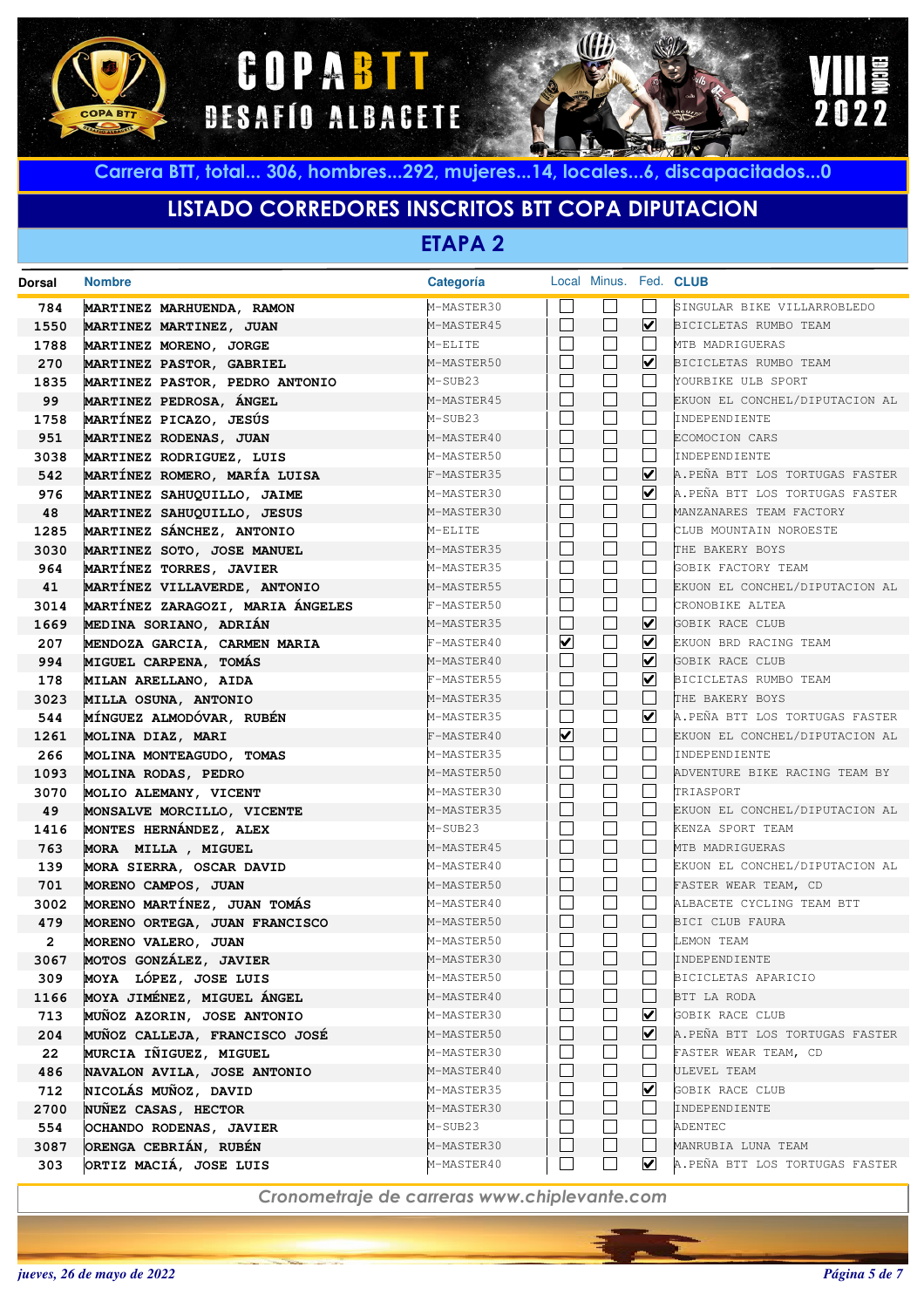





## **LISTADO CORREDORES INSCRITOS BTT COPA DIPUTACION**

**ETAPA 2**

| <b>Dorsal</b> | <b>Nombre</b>                                      | Categoría                |                         | Local Minus. Fed. CLUB |                      |                                  |
|---------------|----------------------------------------------------|--------------------------|-------------------------|------------------------|----------------------|----------------------------------|
| 1442          | ORTUÑO MARTÍNEZ, PEDRO                             | M-MASTER45               |                         |                        |                      | PAFGIO CYCLING TEAM              |
| 513           | ORTUÑO MUÑOZ, PABLO                                | M-SUB23                  |                         |                        |                      | LA PURISIMA TEAM YECLA           |
| 1278          | PALAZON RODRÍGUEZ, JUAN MANUEL                     | M-MASTER35               |                         |                        |                      | GEO NUTRICIÓN FASTER CC          |
| 3047          | PEÑARANDA MORAGA, MARCELO                          | M-MASTER30               |                         |                        |                      | INDEPENDIENTE                    |
| 3081          | PEÑARRUBIA GARCÍA, IVAN                            | M-SUB23                  |                         |                        |                      | EQUIPO DEPORTIVO NUTRIOBELIX     |
| 858           | PEREA JUSTICIA, ANTONIO JOSÉ                       | M-MASTER35               |                         |                        |                      | INDEPENDIENTE                    |
| 170           | PEREZ ATENCIA, MIGUEL ANGEL                        | M-MASTER45               |                         | k.                     |                      | ALBACETE CYCLING TEAM BTT        |
| 3024          | PEREZ AVILA, BORJA                                 | M-MASTER30               |                         |                        |                      | THE BAKERY BOYS                  |
| 475           | PÉREZ HENARES, DANIEL                              | M-MASTER30               |                         | $\mathbf{L}$           |                      | FUNDACIÓN JOSÉ SABATER           |
| 218           | PÉREZ JIMÉNEZ, EMILIO                              | M-ELITE                  |                         |                        | ☑                    | BICICLETAS RUMBO TEAM            |
| 246           | PÉREZ MARTÍNEZ, JOSE JUAN                          | M-MASTER55               |                         | L.                     | $\blacktriangledown$ | BICICLETAS RUMBO TEAM            |
| 3021          | PEREZ MONTENEGRO, JORGE                            | M-MASTER40               |                         |                        |                      | MUSSOLS XABIA BIKERS             |
| 555           | PEREZ SANCHEZ, MARIO                               | M-MASTER55               |                         | L.                     |                      | ADVENTURE BIKE RACING TEAM BY    |
| 3037          | PEREZ SUCH, FCO. JAVIER                            | M-MASTER55               |                         |                        |                      | AC. L'ALFAS BTT                  |
| 1487          | PÉREZ VILLALGORDO, MIGUEL MARIA                    | M-ELITE                  |                         | L                      |                      | TEAM PREMIER HELLIN              |
| 3068          | PÉREZ-BUSTOS MANZANEQUE, CARLOS                    | M-ELITE                  |                         |                        | ☑                    | EKUON BRD RACING TEAM            |
| 196           | PICAZO GARCÍA, JUAN ÁNGEL                          | M-MASTER45               |                         | L                      |                      | CLUB CICLISTA BONETE             |
| 485           | PUCHE BAÑON, RAUL                                  | M-MASTER45               |                         |                        |                      | ATLETISMO CAUDETE "ANTONIO AMO   |
| 442           | RAMÍREZ SEVILLA, JOSÉ RAMÓN                        | M-SUB23                  |                         | L.                     | ☑                    | BICICLETAS RUMBO TEAM            |
| 88            | RAMÍREZ SIERRA, RAMÓN                              | M-MASTER45               |                         |                        |                      | <b>BICIALMUERZO</b>              |
| 3083          | REBOLLAR REBOLLAR ARZO, XAVI                       | M-MASTER30               |                         | L.                     |                      | CALDERONABIKE                    |
| 3039          | REOLID ZARAGOZA, GREGORIO                          | M-MASTER40               |                         |                        |                      | CLUB BTT L'ALFAS DEL PI          |
| 1296          | RISCOS SERRALLE, MIGUEL ANGEL                      | M-MASTER50               |                         | $\mathbf{L}$           |                      | INDEPENDIENTE                    |
| 28            | ROBLES CASTILLO, JAIME FRANCISCO                   | M-MASTER35               |                         |                        |                      | BTT GUADALIMAR                   |
| 870           | ROBLES MARTÍNEZ, ALEJANDRO                         | M-MASTER30               |                         | $\mathbf{L}$           |                      | INDEPENDIENTE                    |
| 618           | RODENAS MOLINA, JOSE LUIS                          | M-MASTER35               | $\overline{\mathbf{v}}$ |                        |                      | BTT POCO A POCO                  |
| 782           | RODENAS RUBIO, JOSE ANTONIO                        | M-MASTER45               |                         | $\mathbf{L}$           |                      | REOLID BIKERS                    |
| 153           | RODRÍGUEZ BELMONTE, FELIPE ÁNGEL                   | M-MASTER45               |                         |                        |                      | LOS FATIGAS                      |
| 282           | RODRÍGUEZ FERNÁNDEZ, JAVIER                        | M-MASTER45               |                         | $\mathbf{L}$           |                      | MANZANARES TEAM FACTORY          |
| 1244          | RODRIGUEZ GONZÁLEZ, ALEJANDRO                      | M-ELITE                  |                         |                        |                      | CLUB TRAIL BOGARRA               |
| 151           | RODRÍGUEZ INIESTA, CARLOS                          | M-MASTER40               |                         | L                      |                      | ADENTEC                          |
| 46            | ROMERO LAS HERAS, JESÚS                            | M-MASTER35               |                         |                        |                      | EKUON EL CONCHEL/DIPUTACION AL   |
| 272           | RUIZ TEBAR , AMABLE                                | M-MASTER55               |                         | $\mathbf{L}$           |                      | BICICLETAS RUMBO TEAM            |
| 166           | RUIZ CORREAS, JOSE MANUEL                          | M-MASTER30               |                         |                        |                      | LEMON TEAM                       |
| 152           | RUIZ HERVAS, JOSE                                  | M-MASTER45               |                         |                        |                      | <b>BICIALMUERZO</b>              |
| 3060          | RUIZ LEÓN, ALEJANDRO                               | M-ELITE                  |                         |                        |                      | EKUON EL CONCHEL/DIPUTACION AL   |
| 2702          | RUIZ MARTINEZ, JOSE CRISTOBAL                      | M-MASTER45               |                         |                        |                      | INDEPENDIENTE                    |
| 121           | RUIZ SÁNCHEZ, FRANCISCO JOSÉ                       | M-ELITE                  |                         |                        |                      | ATALAYA BIKE TEAM                |
| 3017          | SAHUQUILLO VALLE, DAVID                            | M-MASTER30               |                         |                        |                      | C.C.UTIEL                        |
| 3018          | SAHUQUILLO VALLE, RAUL                             | M-ELITE                  |                         |                        | ⊻                    | C.C.UTIEL                        |
| 729           | SÁNCHEZ GONZALEZ, JOSÉ FRANCISCO                   | M-MASTER40               |                         |                        |                      | GOBIK RACE CLUB<br>INDEPENDIENTE |
| 3043          | SANCHEZ HARO, ANTONIO DAVID<br>SÁNCHEZ LÓPEZ, JUAN | M-MASTER35<br>M-MASTER35 |                         |                        |                      | ECOMOCION CARS                   |
| 127<br>128    | SÁNCHEZ RODRÍGUEZ, ARMANDO JOSÉ                    | M-MASTER40               |                         |                        |                      | EKUON EL CONCHEL/DIPUTACION AL   |
|               | SANCHEZ TENDERO, LUTGARDO                          | M-MASTER55               |                         |                        |                      | INDEPENDIENTE                    |
| 3090<br>3086  | SANCHIS GARCIA, CARLOS                             | M-MASTER30               |                         |                        |                      | MANRUBIA LUNA TEAM               |
|               |                                                    | M-MASTER45               |                         | $\blacksquare$         |                      | ELXENDURO                        |
| 3046          | SANCHIS GONZALEZ, PEDRO                            |                          |                         |                        |                      |                                  |